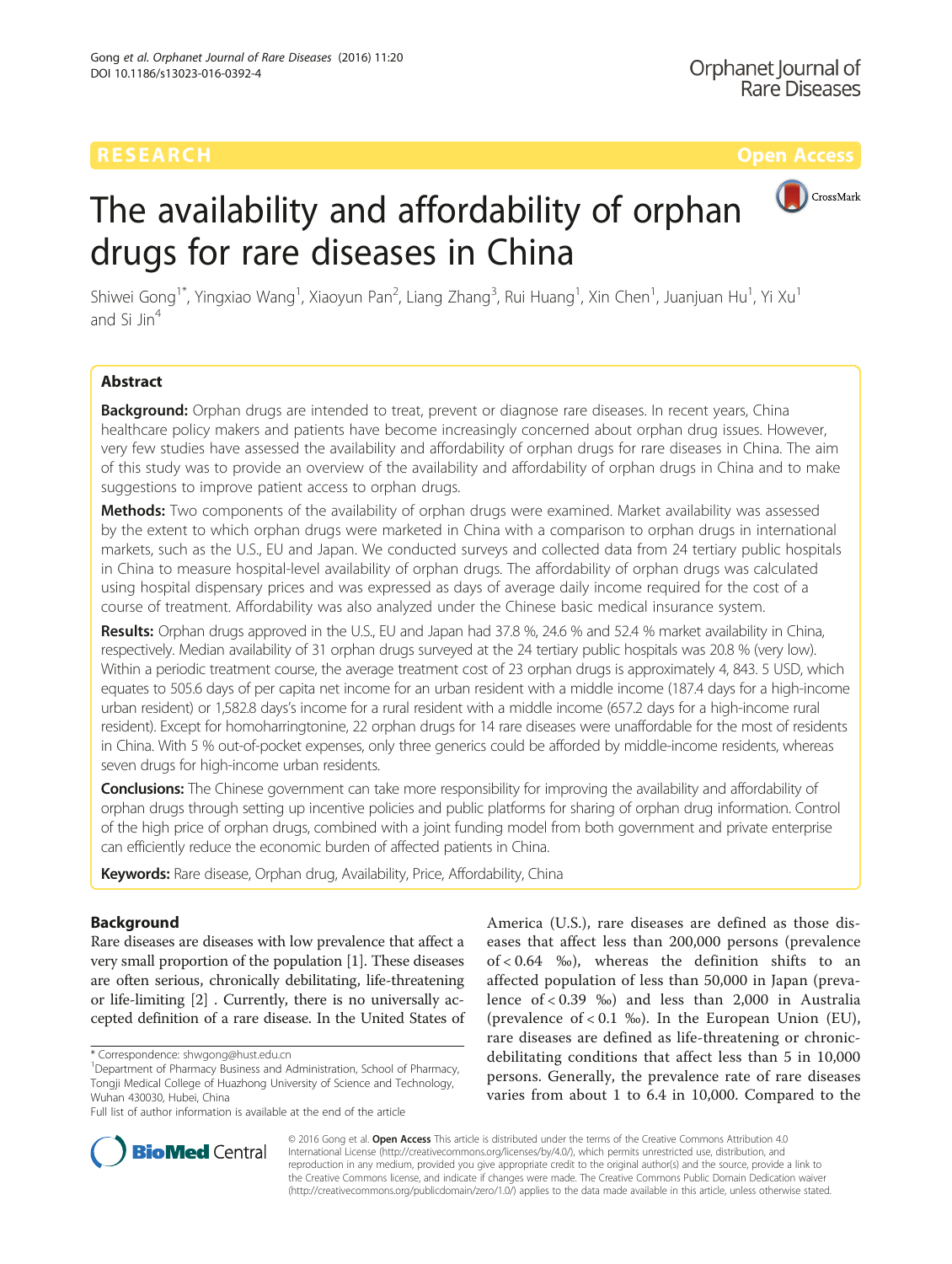U.S., Japan, EU and Australia, the World Health Organization (WHO) defines a rare disease based on a higher prevalence: less than 6.5–10 in 10,000 [\[1](#page-10-0)]. Although any given rare disease affects a small percentage of the population, cumulatively, these diseases have a large impact as greater than 7, 000 different rare diseases have been reported [\[2](#page-10-0)]. The total number of patients with rare diseases is estimated to be approximately 30 million in Europe and 25 million in North America [\[3\]](#page-10-0). According to the definition of rare diseases recommended by WHO, over 10 million patients have rare diseases in China, estimated from a total population of at least 1.3 billion [[4](#page-10-0)].

A drug that has been developed with the intent to diagnose, prevent or treat a rare disease may receive orphan drug status in the U.S., Japan, EU and Australia [[5](#page-10-0)]. It is often very difficult for drug companies to quickly recover the research and development costs of orphan drugs. In 1983, the first incentive legislation, Orphan Drug Act (ODA) was passed in the U.S.. Currently, the ODA has been created not only to offer hope for patients with rare diseases, but also to foster a new mechanism of personalized drug and biotechnology development [[6\]](#page-10-0). However, orphan drugs are characterized by both low market share and high price due to a low cost sharing population, which usually leads to limited access to affected patients. For example, the U.S. pharmacy retail prices of Novoseven (5 mg/1 kit), Gleevec (400 mg/30 tablets) were over \$9,200 and \$7,000 in 2013, respectively [\[7\]](#page-10-0). Therefore, it is very challenging to improve the affordability of these drugs for patients. Due to the large number of rare disease-affected patients in China, the shortage of orphan drugs for these patients has become a major health problem. Patients with rare diseases in China face a double dilemma [\[8](#page-10-0)].

Availability and affordability are the two main criteria to assess whether patients can receive timely, adequate and efficient treatment. Some studies have examined the availability and affordability of essential medicines for common diseases using the standardized methodology developed by the WHO and Health Action International (HAI) in 2008 [\[9](#page-10-0)–[12\]](#page-10-0). Compared to orphan drugs, essential medicines are "those that satisfy the priority health care needs of the population" [[13\]](#page-10-0). In 1977, the first "WHO Model List of Essential Medicine" identified 208 individual drugs which could provide safe, cost-effective, affordable and time-efficient treatments for common diseases. So far, the 19th WHO Model List released 409 essential drugs including innovative treatments for hepatitis C, breast cancer and leukemia, as well as multi-drug resistant tuberculosis, etc. [[14](#page-10-0)]. However, from the view of disease prevalence, everyone has the potential to suffer from a rare disease. Effective and safe orphan drugs are of the utmost importance, and are indispensable for patients with rare diseases. Most recent studies have focused on international comparisons of orphan drug policies and regulations [\[15\]](#page--1-0). There has been a paucity of literature on the availability and affordability of orphan drugs for rare diseases in China. The objective of this study is to assess the availability and affordability of orphan drugs in China.

### **Methods**

#### Data sources

We conducted two types of data collection. Firstly, we obtained three databases of orphan drug designations and approvals from the U.S. Food and Drug Administration (FDA) [\[16\]](#page--1-0), European Medicines Agency (EMA) [[17\]](#page--1-0) and Japan Ministry of Health, Labour and Welfare (MHLW) [[18\]](#page--1-0). According to these lists of orphan drugs, we confirmed their marketing authorization in China based on the drug approval database from the China Food and Drug Administration (CFDA) [[19\]](#page--1-0). Using the Anatomical Therapeutic Chemical (ATC) classification system of the WHO to identify the ATC code for each orphan drug [[20\]](#page--1-0), we confirmed the ATC codes and calculated the category number of all orphan drugs marketed in U.S., EU, Japan and China. If the WHO had not defined the ATC code for an orphan drug, we confirmed the ATC type based on the type of disease treated by the orphan drug. We then compared the status of orphan drugs for 14 rare diseases in the U.S., EU, Japan and China.

We also developed a survey questionnaire to collect the price and availability information of each orphan drug ( both "brand name" and generic drugs) in each medical facility (such as tertiary public hospitals) based on the methodology of the WHO/HAI manual (2008). Data were collected by trained graduate students. These students were supervised by survey managers and the principal investigator. Responses on the survey forms were recorded carefully on the day of data collection.

#### Selection of diseases and medications

Based on the rare diseases with the main orphan drug approvals in U.S., Japan and EU countries, we selected 14 life-threatening and serious diseases that could be considered as rare diseases in China according to WHO definition [\[1](#page-10-0), [5,](#page-10-0) [21\]](#page--1-0). According to the annual new drug review reports of FDA, EMA, 14 rare diseases have orphan drugs with substantial therapeutic value. Twenty-four orphan drugs can be used to treat these 14 rare diseases, which cover cancers, blood diseases, cardiovascular diseases, metabolic diseases, endocrine diseases, neurologic diseases and respiratory diseases. These orphan drugs are imiglucerase, sapropterin dihydrochloride, recombinant coagulation factor VIII, coagulation factor VIIa, human coagulation factor VIII, human prothrombin complex concentrate, bosentan, Iloprost, ambrisentan, recombinant human growth hormone, busulfan, teniposide,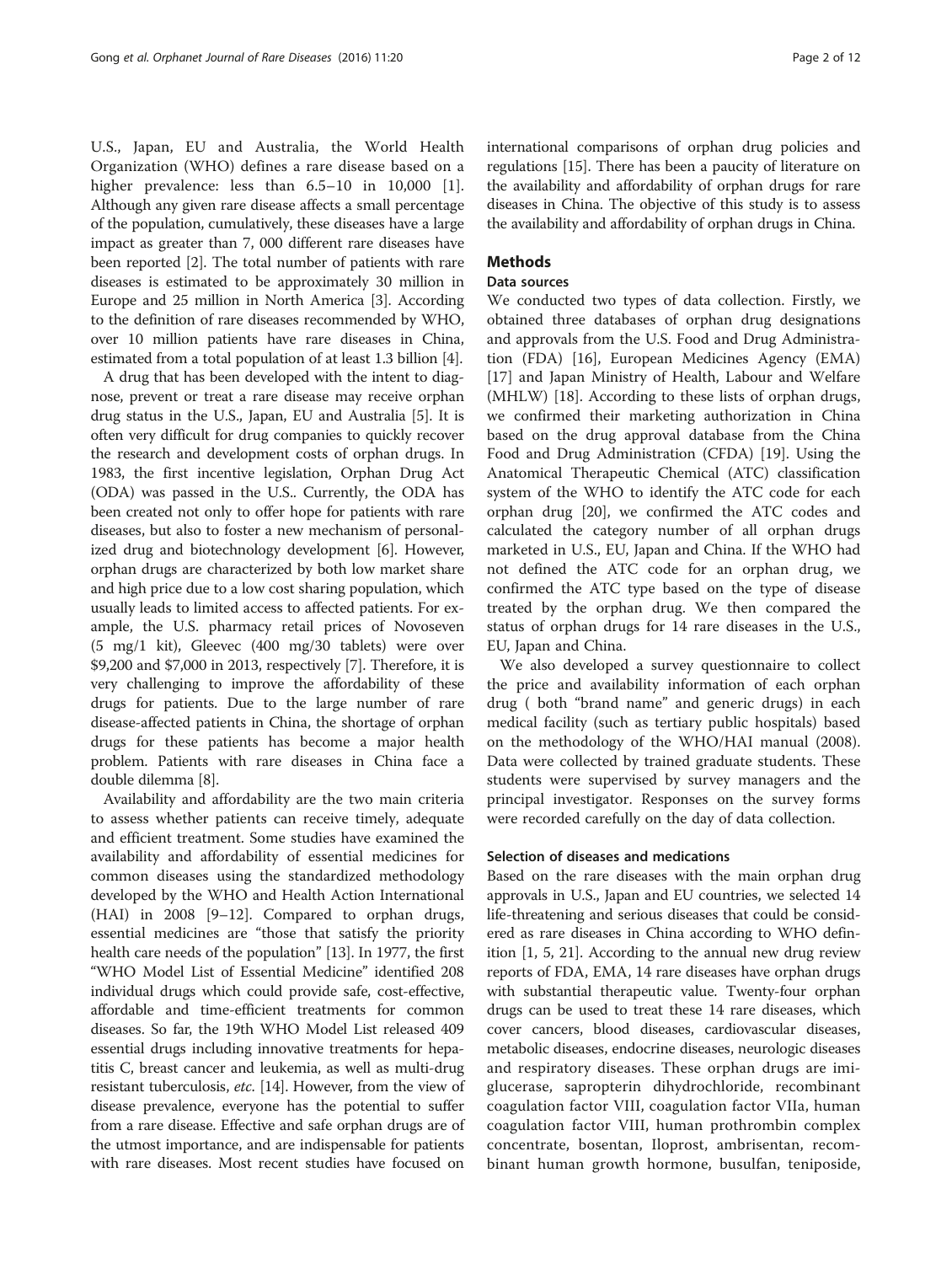mitoxantrone, imatinib, dasatinib, nilotinib, meisoindigo, arsenious acid, homoharringtonine, rituximab, sorafenib, danazol, riluzole and poractant alfa. The 24 types of orphan drugs included 22 brand name drugs and 9 generic drugs. (Additional file [1:](#page-10-0) Table S1 shows the names of drugs surveyed and their indications.)

According to the definition of WHO/HAI (2008), a brand name drug is a patented, pharmaceutical product that has been authorized for marketing worldwide. A generic drug is a pharmaceutical product that is "identical–or bioequivalent–to a brand name drug in dosage form, safety, strength, route of administration, quality, performance characteristics and intended use" [\[9](#page-10-0), [22](#page--1-0)].

#### Survey and selection of medical facilities

We conducted a pre-survey of 14 public hospital pharmacies and 28 private pharmacies in Wuhan, Hubei Province (per capita GDP in Wuhan is close to the median per capita GDP in China). We surveyed both hospital dispensary prices and pharmacy retail prices in 14 public hospitals and 28 private pharmacies in Wuhan. Our pre-survey results showed that most of the orphan drugs were only available in tertiary public hospitals, and were rarely found in secondary and primary hospitals. Only one orphan drug (Busulfan) was found in 3 out of 28 private pharmacies. Due to the unavailability of most orphan drugs, secondary or primary hospitals and private pharmacies were excluded from our final survey. Therefore, we would expect to find orphan drugs at large and well-known hospitals, such as public tertiary hospitals.

We surveyed the availability and prices of 24 orphan drugs in 24 tertiary public hospitals in China. These orphan drugs covered 135 drug package sizes during our survey time period (March 2012 to August 2012) according to the WHO/HAI methodology (2008). (Additional file [2](#page-10-0): Table S2 shows the questionnaire on the availability and prices of orphan drugs for several serious rare diseases in the surveyed hospitals). The 24 hospitals were selected from 12 provinces and cities in the eastern, central and western regions of China, including Qinghai, Xinjiang, Sichuan, Yunnan (western region), Hubei, Anhui, Hunan (central region), Fujian, Guangxi, Guangdong, Zhejiang, and Beijing (eastern region). As public hospitals in China have adopted a centralized pharmaceutical bidding and distribution system through local governments to purchase drugs, similar types of drugs were generally available at the same level of hospital in each province. Hence, we believe the 24 tertiary public hospitals are representative of all tertiary public hospitals nationwide.

#### Ethics

The study was approved by the Ethics Committee of Tongji Medical College, Huazhong University of Science and Technology (No: IORG0003571). We informed all

participants of the aims and plans of our study before the survey. All participants provided their written informed consent to participate in this study.

## Measures and analysis **Availability**

We measured orphan drug availability at both the national and hospital level according to the WHO definition and determinants of drug availability [[23](#page--1-0)]. The market availability of an orphan drug at the national level was defined as (i) numbers and types of approved orphan drugs in China, the U.S., EU and Japan; and (ii) the marketing situation of orphan drugs for 14 rare diseases to be authorized in China, the U.S., EU and Japan.

The hospital-level availability of orphan drugs was measured as the percentage of all surveyed public hospitals that could supply a particular orphan drug on the day of data collection, based on WHO/HAI methodology (2008).

According to the literature [\[11,](#page-10-0) [23](#page--1-0)], the following criteria were used to describe the availability of orphan drugs:

- Absent, 0 % of facilities: these orphan drugs were not found in any facilities surveyed;
- Very low, < 30 % of facilities: these orphan drugs were very difficult to find;
- Low, 30–49 % of facilities: these orphan drugs were somewhat difficult to find;
- Fairly high, 50–80 % of facilities: these orphan drugs were available in many facilities;
- High, >80 % of facilities: these orphan drugs had good availability.

High availability of orphan drugs at the hospital level will help patients with rare diseases get timely and efficient treatment.

#### Affordability

According to WHO/HAI standard [[9](#page-10-0)] , affordability can be measured as the ability of residents to afford a treatment course based on daily wages of the lowest-paid unskilled government worker. Due to the lack of official data on daily wages of the lowest-paid workers, we used disposable income per capita of urban residents and net income per capita of rural residents as proxy values [\[11\]](#page-10-0). Considering the high price of some orphan drugs, we selected two different income levels to reflect treatment affordability for urban and rural residents. The two income levels represent the average income of all residents and the average income of the highest income residents, which represent the middle-income and the high-income populations, respectively. In 2011, disposable daily income per capita of all urban residents was 59.75 RMB (9.58 USD/day) versus 161.21 RMB (25.84 USD / day) for high income urban residents; daily net income per capita of all rural residents was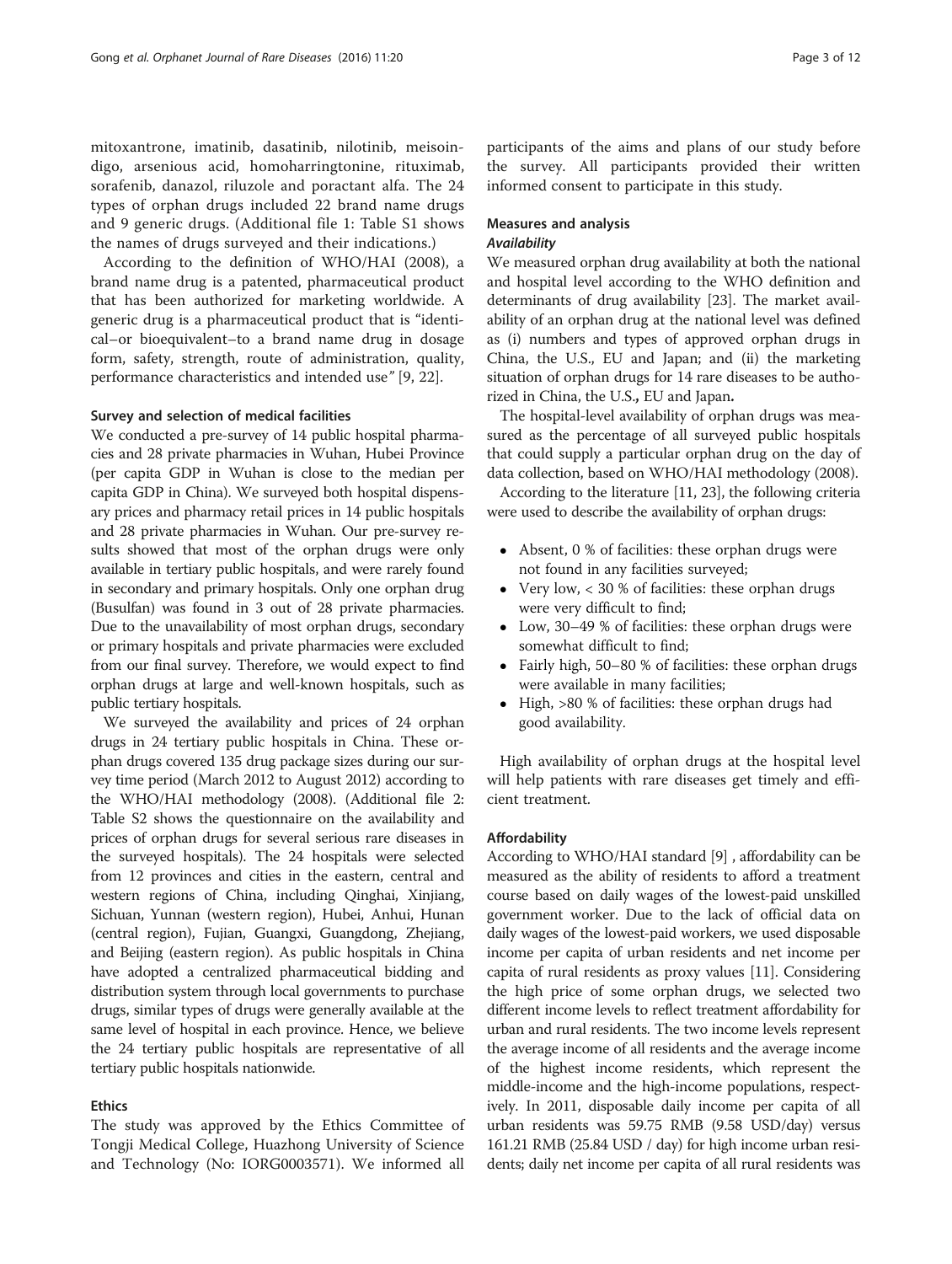19.12 RMB per day (3.06 USD / day) versus 45.98 RMB per day (7.37 USD / day) for high income rural residents in China [\[24](#page--1-0)]. If the cost of a course of treatment of an orphan drug is one day's income or less, it is considered affordable and vice versa. Cost for a treatment course is denoted in Eq. (1).

The cost of an orphan drug treatment course  $(1)$ 

- $=$  Median price of unit dose of drug reported by facilities
- $\times$  Drug daily dose  $\times$  Days of a treatment course

The median price of unit dose is the median drug dispensary price per unit dose. The median drug dispensary price was not calculated until data had been collected from at least three dispensaries among the 24 public tertiary hospitals surveyed (Additional file [3](#page-10-0): Table S3 shows the median price of each orphan drug from the surveyed results of 24 public hospitals). We used the clinical periodic treatment course of every orphan drug as the base-case analysis (Additional file [4](#page-10-0): Table S4 shows how the drug daily dose and treatment course was calculated). We estimated the duration of a periodic treatment course for each orphan drug based on the package insert information, literature review and expert medical opinions. We defined four weeks as a course for chronic and rare conditions, such as PAH, GHD, HAE, CML, ALL, AML, APL, NHL, RCC, ALS, etc. The WHO defines the duration of a treatment course as 7 days for an acute indication and 30 days for a chronic indication. We used the WHO's definition as the sensitivity analysis. WHO also defines the Defined Daily Dose (DDD) for some orphan drugs, which refers to the average daily dose of a drug prescribed for its major indication in adults. There are five orphan drugs defined as DDD by WHO, including imiglucerase 300U, bosentan 250 mg, iloprost 50 ug, danazol 600 mg, riluzole 100 mg [\[20](#page--1-0)]. However, for most orphan drugs surveyed, WHO does not provide information on the DDD. We obtained the daily dose information from the packet insert, medical literature and expert clinical opinions. DDD varies by the patients' exact indication, body weight and stage of disease. A maintenance dosage

#### Results

#### Market availability of orphan drugs in China

Table 1 compares the number of orphan drug designations and approvals in U.S., EU, Japan and China. For the 315 unique orphan drugs approved in the U.S. from 1983 to 2012, 119 received marketing approval in China. The market availability rate in China was, therefore, 37.8 %. Among 65 unique orphan drugs that were approved for marketing in the EU between 2000 and 2012, market availability in China was only 24.6 %. Among the 145 orphan drugs that were approved for marketing in Japan from 1993 to 2012, market availability in China was 52.4 %. In total, of the 408 orphan drugs approved worldwide, 165 drugs were approved for marketing in China (40.4 %). Of the 165 drugs approved in China, 114 (69. 1 %) were manufactured by the domestic pharmaceutical producers in China. (Additional file [5:](#page-10-0) Table S5 lists the situation of 165 unique orphan drugs marketed in China)

Table [2](#page-4-0) compares the numbers of ATC therapeutic categories of orphan drug approvals in U.S., EU, Japan and China. As a result, the three most common types of orphan drugs marketed in four regions are antineoplastic and immunomodulating agents, anti-infectives and drugs acting on the digestive and metabolic systems. Rare cancer was the most common therapeutic area and 80 orphan drugs were used to treat rare cancers. Among the antineoplastic drugs, 56.3 % are used to treat hematopoietic cancers, and 51.1 % of antineoplastic drugs for hematopoietic cancers have been marketed in China. The top three groups of drugs with the highest market availability rate in China are drugs acting on the genito-urinary system and sex hormones, anti-infectives for systemic use and the musculoskeletal system. However, there was a high CV percent (>25 %) among the different types of orphan drugs marketed in China.

To determine the availability of orphan drugs in China, we further compared the year of launch of each drug with

Table 1 The number of orphan drug designations and approvals in U.S., EU, Japan and China

| Regions (Time range)    | Number of orphan<br>drug designations | Number of orphan<br>drug approvals<br>for marketing | Number of unique<br>orphan drugs approved<br>for marketing <sup>a</sup> (A) | Number of unique<br>orphan drugs marketed<br>in China <sup>a</sup> (B) | Market availability<br>rate in China<br>$[(B)/(A) \times 100\%]$ |
|-------------------------|---------------------------------------|-----------------------------------------------------|-----------------------------------------------------------------------------|------------------------------------------------------------------------|------------------------------------------------------------------|
| U.S. (1983-2012.12.31)  | 2741                                  | 425 <sup>b</sup>                                    | 315                                                                         | 119                                                                    | 37.8                                                             |
| EU (2000-2012.12.31)    | 1098                                  | 65                                                  | 65                                                                          | 16                                                                     | 24.6                                                             |
| Japan (1993-2012.12.31) | 300                                   | 185 <sup>c</sup>                                    | 145                                                                         | 76                                                                     | 52.4                                                             |
| Total                   | 4132                                  | 675                                                 | 525                                                                         | 21'                                                                    | 40.2                                                             |
|                         |                                       |                                                     | 408 <sup>a</sup>                                                            | $165^{\circ}$                                                          | 40.4                                                             |

<sup>a</sup>.A unique drug may have multiple approvals for different rare indications. <sup>b</sup>Not excluding withdrawals of designations and approvals of four orphan drugs.<br><sup>CE</sup>Xcluding revoked products Excluding revoked products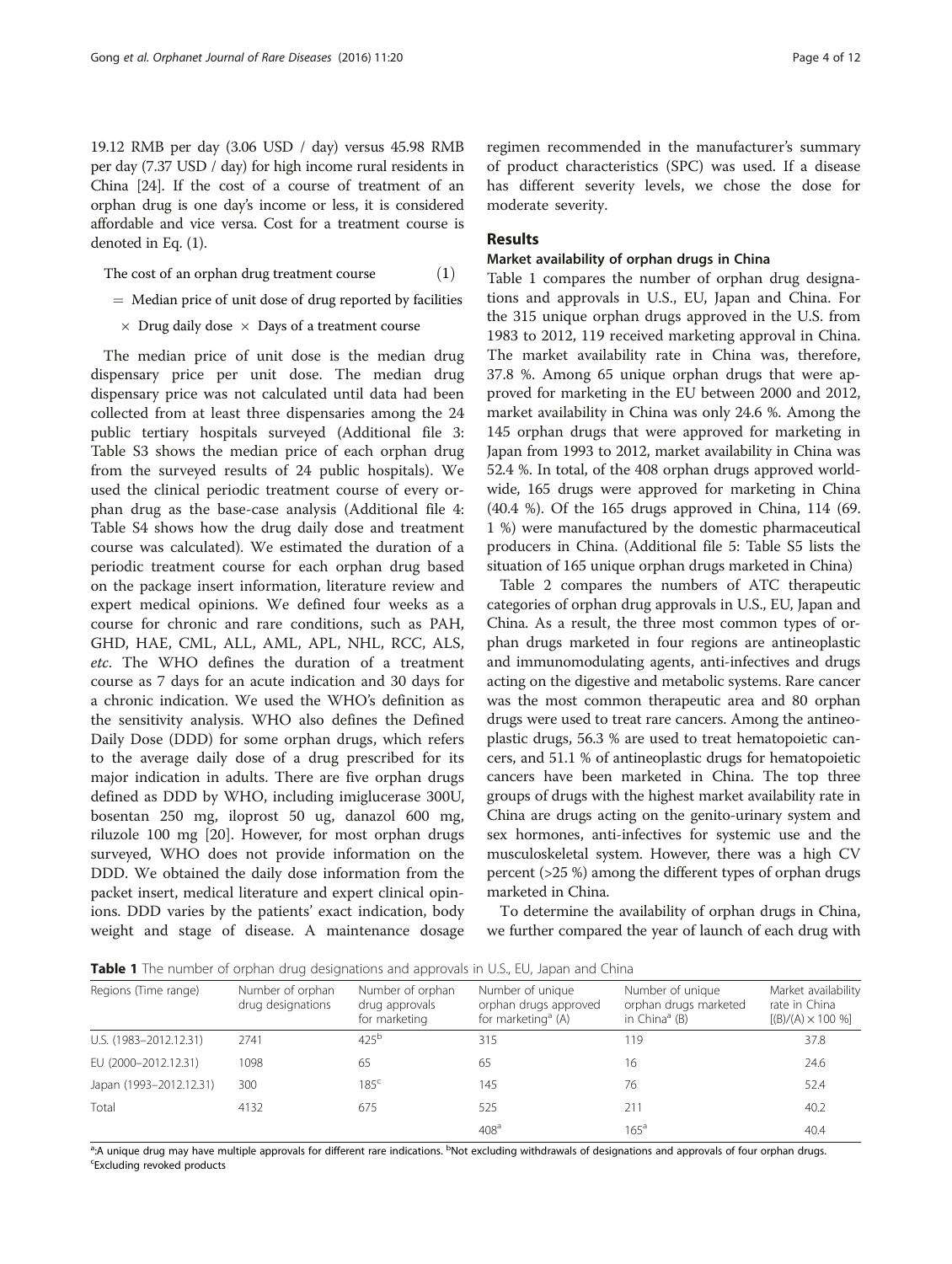| <b>ATC Category</b>                                                       | Orphan drugs<br>of China/U.S. |      | Orphan drugs<br>of China/EU |                          | Orphan drugs<br>of China/Japan |      | Orphan drugs of<br>China/U.S. + $EU$ + Japan $b$ |      |
|---------------------------------------------------------------------------|-------------------------------|------|-----------------------------|--------------------------|--------------------------------|------|--------------------------------------------------|------|
|                                                                           | $\mathbb N$                   | $\%$ | N                           | $\%$                     | N                              | %    | $\mathbb N$                                      | $\%$ |
| A-Alimentary tract and metabolism                                         | 6/42                          | 14.3 | 1/12                        | 8.3                      | 6/19                           | 31.6 | 10/43                                            | 23.3 |
| B-Blood and blood forming organs                                          | 7/40                          | 17.5 | 1/3                         | 33.3                     | 4/11                           | 36.4 | 9/31                                             | 29.0 |
| C-Cardiovascular system                                                   | 6/9                           | 66.7 | 1/5                         | 20.0                     | 4/7                            | 57.1 | 6/13                                             | 46.2 |
| D-Dermatologicals                                                         | 1/4                           | 25.0 | 0/0                         |                          | 0/0                            |      | 1/4                                              | 25   |
| G-Genito-urinary system and sex hormones                                  | 8/10                          | 80.0 | 0/1                         | 0                        | 1/2                            | 50   | 7/10                                             | 70   |
| H- Systemic hormonal preparations, excluding sex<br>hormones and insulins | 15/36                         | 41.6 | 1/3                         | 33.3                     | 3/7                            | 42.9 | 9/19                                             | 47.3 |
| J- Anti-infectives for systemic use                                       | 12/32                         | 37.5 | 0/2                         | 0                        | 28/43                          | 65.1 | 32/58                                            | 55.2 |
| L <sup>a</sup> - Antineoplastic and immunomodulating agents               | 53/136                        | 39.0 | 10/28                       | 35.7                     | 40/66                          | 60.6 | 55/124                                           | 44.4 |
| L1 for blood cancers                                                      | 20/45                         | 44.4 | 6/13                        | 46.2                     | 12/18                          | 66.7 | 23/45                                            | 51.1 |
| L <sub>2</sub> for other cancers                                          | 23/43                         | 53.5 | 4/9                         | 44.4                     | 6/12                           | 50.0 | 16/35                                            | 45.7 |
| M- Musculoskeletal system                                                 | 5/12                          | 41.7 | 0/0                         |                          | 2/7                            | 28.6 | 6/12                                             | 50.0 |
| N- Nervous system                                                         | 9/31                          | 29.0 | 1/6                         | 16.7                     | 3/11                           | 27.3 | 10/33                                            | 30.3 |
| P- Antiparasitic products, insecticides and repellents                    | 4/17                          | 23.5 | 0/0                         | $\overline{\phantom{a}}$ | 2/3                            | 66.7 | 5/12                                             | 41.7 |
| R- Respiratory system                                                     | 2/10                          | 20   | 0/2                         | $\circ$                  | 1/3                            | 33.3 | 2/9                                              | 22.2 |
| S- Sensory organs                                                         | 2/8                           | 25   | 0/0                         |                          | 1/4                            | 25   | 5/12                                             | 41.7 |
| V- Various                                                                | 9/34                          | 26.5 | 1/3                         | 66.7                     | 1/2                            | 50   | 8/28                                             | 28.6 |
| <b>TOTAL</b>                                                              | $139/421^c$                   | 33.0 | 16/65                       | 24.6                     | 96/185                         | 52.4 | 165/408                                          | 40.4 |
| Coefficient of Variation(C.V.)                                            |                               | 53.7 |                             | 84.5                     |                                | 33.8 |                                                  | 35.1 |

<span id="page-4-0"></span>Table 2 ATC Categories of orphan drugs marketed in the U.S., EU, Japan and China

N: Number. L<sup>a</sup>: includes L1 and L2 drugs. <sup>b</sup>: Number of unique orphan drugs approved for marketing in the U.S., EU and Japan. <sup>c</sup>: Excluding withdrawals of designations and approvals of four orphan drugs

other countries. Among 165 orphan drugs approved in China, 142 drugs (86.1 %) were approved from 1986 to 2008 in the U.S., EU or Japan. The number of targeted orphan drugs for 14 rare diseases surveyed in the U.S., EU and Japan were 64, 17 and 29 respectively. In total, there were 71 orphan drugs which can be used to treat these 14 rare diseases. Out of 71 orphan drugs for 14 rare diseases, 35(49. 3 %) were not available in China at the time of the survey, for example, miglustat, icatibant, ecallantide. (Additional file [6](#page-10-0): Table S6 shows the 35 unauthorized orphan drugs for 14 rare diseases in the China.)

As shown in Table [3](#page-5-0), 36 out of 71 orphan drugs were available in China (marketing availability rate 50.7 %). However, 31 out of 36 orphan drugs (86.1 %) had a delayed market launch in China. The average time of delay to market authorization was 7.7 years. The shortest delay to market authorization was 1 year (Poractant alfa) and the longest delay was 19 years (Pegaspargase). Two orphan drugs were released in the same year in China, which is also the first country they were launched.

Futhermore, eight drugs for six rare diseases were marketed only in China. Four out of eight drugs were firstly approved in China, including arsenious acid, homoharringtonine, meisoindigo, calf-pulmonary surfactant for injection. Table [3](#page-5-0) also shows that 19 ophan drugs which were approved as a new molecular entity (NME) or new biological entity (NBE) by the FDA receieved marketing approval in China.

#### The availability of orphan drugs at a hospital level

In China, drug procurement in tertiary public hospitals depends on the centralized pharmaceutical bidding system of provincial governments. In 2011, 120 out of 165 orphan drugs were covered by at least one government's centralized bidding system (Additional file [5](#page-10-0): Table S5 shows the number of procurement provinces for 120 orphan drugs). To further investigate the actual availability of orphan drugs in 2012, we surveyed and summarized data from 24 public tertiary hospitals that are representative of the national situation and presented the results in Table [4](#page-6-0). Overall, the median availability rate of all orphan drugs surveyed was 20.8 %, with 18.9 % for brand name drugs and 45.8 % for generics. Four approved drugs including ambrisentan, somatropin, dasatinib and meisoindigo were not available in the hospitals surveyed. Nineteen orphan drugs (15 brand names, 5 generics) were found to be available in less than 50 % of all hospitals surveyed. Seven orphan drugs (3 brand names, 4 generics) were available in > 50 % of the surveyed hospitals.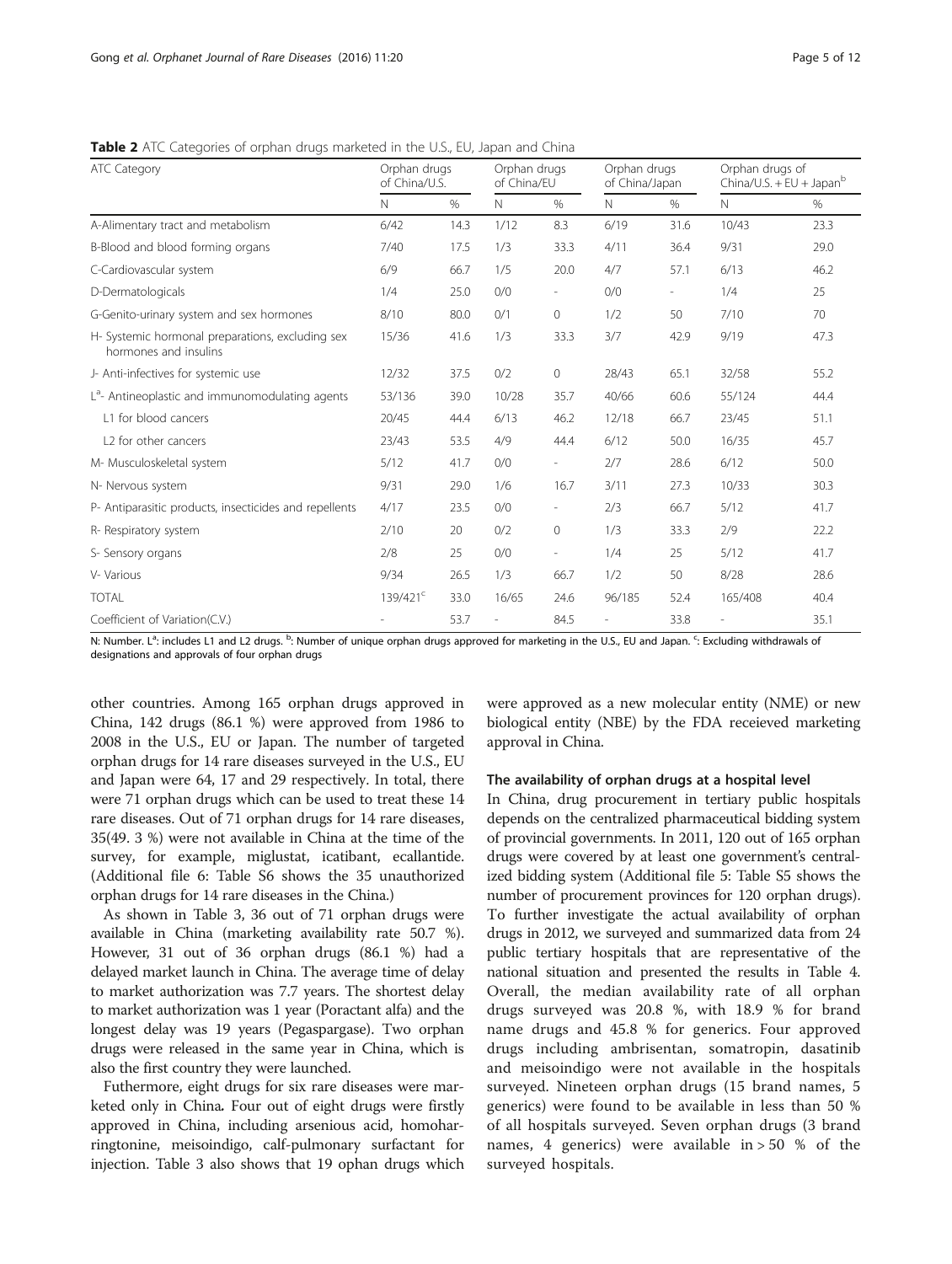<span id="page-5-0"></span>Table 3 Market availability status of orphan drugs for 14 rare diseases in the U.S., EU, Japan and China

| ATC<br>Code | Generic name (Brand name)                                      | Indication                  |       | Year marketing<br>authorization received |                                   | Delay of release in China<br>(in years) Compared to the |                          |
|-------------|----------------------------------------------------------------|-----------------------------|-------|------------------------------------------|-----------------------------------|---------------------------------------------------------|--------------------------|
|             |                                                                |                             | China | U.S. <sup>a</sup>                        | EU <sup>a</sup>                   | Japan <sup>a</sup>                                      | earliest time            |
| A16AB02     | Imiglucerase (Cerezyme) <sup>b</sup> P                         | GD                          | 2008  | 1994                                     | d                                 | 1998                                                    | 14                       |
| A16AX07     | Sapropterin Dihydrochloride (Kuvan) <sup>b</sup> P             | PKU                         | 2010  | 2007                                     | 2008                              | $\qquad \qquad -$                                       | 3                        |
| B02BD02     | Human coagulation factor VIII <sup>e</sup>                     | <b>HEM</b>                  | 2002  | $- D$                                    | $\qquad \qquad -$                 |                                                         | $\overline{\phantom{0}}$ |
| B02BD02     | Recombinant coagulation factor VIII (Kogenate FS)              |                             | 2010  | $- D$                                    | $- D$                             |                                                         | $\overline{\phantom{0}}$ |
|             | Human prothrombin complex concentrate (e, Kcentra)             |                             | 2002  | 2013                                     | ÷                                 |                                                         | $-11$                    |
| B02BD04     | Coagulation factor IX (Benefix) <sup>c</sup>                   |                             | 2012  | 1997                                     | D, d                              | 2009                                                    | 15                       |
| B02BD05     | Coagulation factor VIIa (Novoseven)                            |                             | 2010  | 1999                                     | D, d                              | 2000                                                    | 11                       |
| H01BA02     | Desmopressin acetate spray ( <sup>e</sup> , Stimste)           |                             | 2001  | 1994                                     | -                                 |                                                         | 7                        |
| C02KX01     | Bosentan (Tracleer) <sup>b</sup>                               | PAH                         | 2011  | 2001                                     | 2002                              | 2005                                                    | 10                       |
| B01AC19     | Beraprost sodium (Dorner)                                      |                             | 2008  | $ \mathsf{D}$                            | $- D$                             | 1999                                                    | 9                        |
| B01AC11     | Iloprost inhalational solution (Ventavis) <sup>b</sup>         |                             | 2007  | 2004                                     | 2003                              | ÷                                                       | 5                        |
| C02KX02     | Ambrisentan (Volibris/Letairis) <sup>b</sup>                   |                             | 2010  | 2007                                     | 2008                              | 2010                                                    | 3                        |
| B01AC21     | Treprostinil (Remodulin) <sup>b</sup> P                        |                             | 2014  | 2002                                     | $\qquad \qquad -$                 |                                                         | 12                       |
| G04BE08     | Tadalafil (Cialis® / Adcirca®)                                 |                             | 2009  | 2009                                     | d                                 |                                                         | $\mathbf 0$              |
| G03XA01     | Danazol <sup>e</sup>                                           | <b>HAE</b>                  | 2002  | $\qquad \qquad -$                        | $\overline{\phantom{0}}$          |                                                         | $\qquad \qquad -$        |
| H01AC01     | RDNA origin somatropin<br>(e,Norditropin SimpleXx/Norditropin) | <b>GHD</b>                  | 1999  | 2000                                     | $\qquad \qquad -$                 | 1997                                                    | $\overline{2}$           |
| H01AC01     | Somatropin (Saizen)                                            |                             | 2000  | 1996                                     | ÷                                 |                                                         | $\overline{4}$           |
| H01AC01     | Somatropin (Genotropin)                                        |                             | 2000  | 1997                                     | $\qquad \qquad -$                 | 1997                                                    | 3                        |
| H01AC01     | Somatropin (Humatrope) P                                       |                             | 2002  | 1987                                     | $\qquad \qquad -$                 |                                                         | 15                       |
|             | Recombinant human growth hormone <sup>e</sup>                  |                             | 2006  | $\overline{a}$                           | d                                 |                                                         | $\overline{\phantom{0}}$ |
| L01AB01     | Busulfan (Busulfex/Busilvex) P                                 | CML                         | 2002  | 1999                                     | 2003                              | 2006                                                    | 3                        |
| LO1XE01     | Imatinib ( <sup>e</sup> , Glivec/Gleevec) <sup>b</sup> P       |                             | 2010  | 2001                                     | d                                 | 2001                                                    | 9                        |
| L01XE06     | Dasatinib (e, Sprycel) <sup>b</sup> P                          |                             | 2011  | 2006                                     | 2006                              | 2009                                                    | 5                        |
| L01XE08     | Nilotinib (Tasigna) <sup>b</sup>                               |                             | 2009  | 2007                                     | 2007                              | 2009                                                    | 2                        |
|             | Meisoindigo                                                    |                             | 2010  | $\qquad \qquad =$                        |                                   |                                                         | $\overline{\phantom{0}}$ |
| L01BB02     | Mercaptopurine (e, Xaluprine)                                  | ALL                         | 2002  | 2014                                     | 2012                              | ÷                                                       | $-10$                    |
| L01AA01     | Cyclophosphamide (e, Endoxan)                                  |                             | 2001  | – D                                      |                                   | 2003                                                    | $-2$                     |
| L01CB02     | Teniposide ( <sup>e</sup> , Vumon) <sup>b</sup> P              |                             | 1999  | 1992                                     |                                   |                                                         | 7                        |
| L01XX24     | Pegaspargase (e, Oncaspar) <sup>c</sup>                        |                             | 2013  | 1994                                     |                                   |                                                         | 19                       |
| LO1XE01     | Imatinib ( <sup>e</sup> , Gleevec / Glivec)                    |                             | 2010  | 2006                                     | d                                 | 2001                                                    | 9                        |
| L01XE06     | Dasatinib ( <sup>e</sup> , Sprycel)                            |                             | 2011  | 2006                                     | 2006                              | 2009                                                    | 5                        |
| L01DB07     | Mitoxantrone HCl (e, Novantrone) <sup>b</sup>                  | AML                         | 2001  | 1987                                     | -                                 | $\overline{\phantom{0}}$                                | 14                       |
| L01DB06     | Idarubicin HCl (e, Zavedos/Idamycin) <sup>b</sup> P            |                             | 2002  | 1990                                     | -                                 |                                                         | 12                       |
| L01BC01     | Cytarabine ( <sup>e</sup> , Cylocide N)                        |                             | 2000  | $\equiv$                                 | $\hspace{1.0cm} = \hspace{1.0cm}$ | 2000                                                    | $\mathbf 0$              |
|             | Homoharringtonine                                              |                             | 2002  | $ \mathsf{D}$                            | $- D$                             |                                                         |                          |
|             | Arsenious Acid (Yitaida)                                       | APL                         | 2010  | $\equiv$                                 | -                                 |                                                         | $\overline{\phantom{m}}$ |
| L01XX27     | Arsenic Trioxide ( <sup>e</sup> , Trisenox) <sup>b</sup> P     |                             | 2008  | 2000                                     | d                                 |                                                         | 8                        |
| L01XX14     | Tretinoin ( <sup>e</sup> , Vesanoid) P                         |                             | 2002  | 1995                                     | $\overline{\phantom{0}}$          | 1995                                                    | 7                        |
|             | Homoharringtonine                                              |                             | 2002  | $- D$                                    | $- D$                             |                                                         |                          |
| L01XC02     | Rituximab (MabThera/Rituxan) <sup>c</sup>                      | $\ensuremath{\mathsf{NHL}}$ | 2000  | 1997                                     | d                                 | 2001                                                    | 3                        |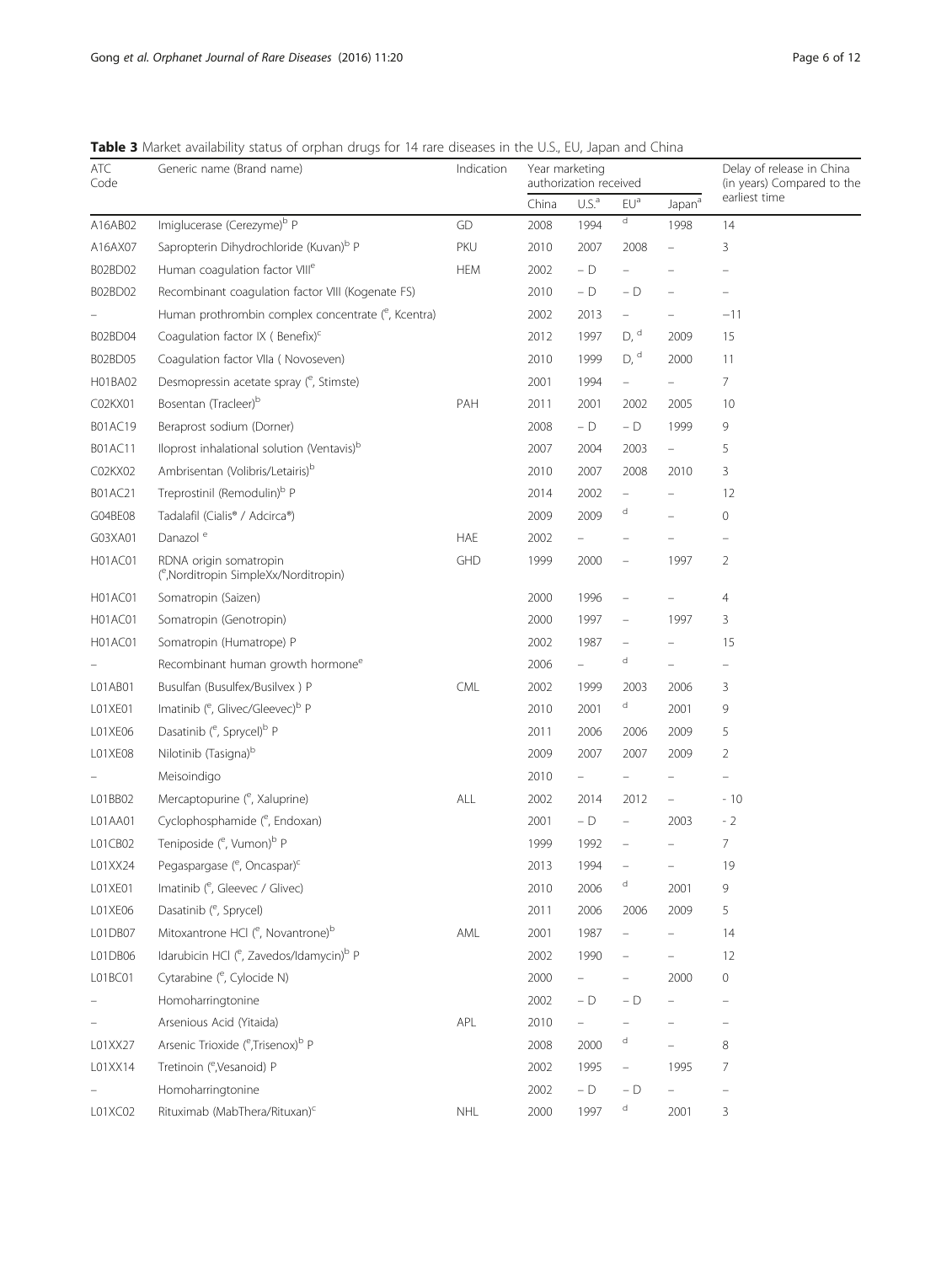| L01XE05                  | Sorafenib (Nexavar) <sup>b</sup> P                | <b>RCC</b>   | 2011 | 2005 | 2006                     | $\hspace{0.1mm}-\hspace{0.1mm}$ |    |  |
|--------------------------|---------------------------------------------------|--------------|------|------|--------------------------|---------------------------------|----|--|
| L01XC07                  | Bevacizumab (Avastin)                             |              | 2012 | 2009 | d                        | $\equiv$                        |    |  |
| N07XX02                  | Riluzole ( <sup>e</sup> , Rilutek) <sup>b</sup> P | AI S         | 2010 | 1995 | d                        | 1998                            | 15 |  |
| R07AA                    | Poractant alfa (Curosurf) <sup>b</sup>            | <b>PIRDS</b> | 2000 | 1999 | $\overline{\phantom{a}}$ |                                 |    |  |
| $\overline{\phantom{m}}$ | Calf pulmonary surfactant (Kelisu)                |              | 2010 | -    | $\equiv$                 |                                 | -  |  |

<span id="page-6-0"></span>Table 3 Market availability status of orphan drugs for 14 rare diseases in the U.S., EU, Japan and China (Continued)

<sup>a</sup>:Drugs were approved as an orphan drug; <sup>b</sup>:NME, new molecular entity as defined by the FDA; <sup>c</sup>:NBE, new biologic entity as defined by the FDA; D: Orphan drug designation authorized; P: The drug received FDA priority drug review. <sup>d</sup>:The drug was intended for rare diseases in Europe with European market authorization without priority designation of orphan drug in Europe; <sup>e</sup>:The drug had a generic equivalent in China

Of the 31 orphan drugs surveyed, 23 had pricing information and were available in at least three hospitals. The unit prices of branded and generic orphan drugs surveyed can be found in Additional file [2](#page-10-0): Table S2.

#### The affordability of orphan drugs

In 2011, the average unit procurement price of the 120 orphan drugs was between \$0.00003 and \$881.3, compared to \$0.002 and \$881.3 for the orphan drugs surveyed (Additional file [5](#page-10-0): Table S5 shows the procurement price of the 120 orphan drugs). The average unit procurement price of 21 orphan drugs was lower than \$0.002. Table [5](#page-7-0) presents the hospital dispensary prices, cost of treatment and affordability of orphan drugs surveyed in 2012. Among the 23 orphan drugs with pricing information from at least three hospitals we analyzed, homoharringtonine is the only drug that would be affordable to an urban resident, with the treatment cost being less than one day's income. The other 22 orphan drugs were unaffordable to either urban or rural resident with a middle income in China. Among those drugs that are unaffordable, NovoSeven is the most unaffordable, followed by Rituximab, Sorafenib tosylate, Imatinib and Bosentan.

Within a periodic course of treatment, the average treatment expenditure for the 23 orphan drugs was 4,843.5 USD, which is the equivalent of 505.6 days of per capita net income for an urban resident with a middle income

(187.4 days for a high-income urban resident) and 1,582.8 days's income for a rural resident with a middle income (657.2 days for a high-income rural resident). We also tested the change in affordability by using the WHO's definition of a drug treatment course - either 7-days or 30-days. The results are quite unaffordable when the cost for a 7-day or 30-day course was analyzed. All 23 orphan drugs had higher cost and were unaffordable to either urban or rural resident with a middle income.

We further analyzed the data by accounting for the healthcare insurance system in China. Taking the Urban Employees' Basic Medical Insurance Scheme (UEBMIS) as an example, the coverage range and reimbursement rate of UEBMIS is higher than the other two Chinese medical insurance schemes, namely the Urban Residents' Basic Medical Insurance Scheme (URBMIS), and the New Rural Cooperative Medical Insurance Scheme (NRCMIS). UEBMIS covers the Part A and Part B drugs listed by the National Basic Medical Insurance [[25](#page--1-0)].

For example, human coagulation factor VIII and homoharringtonine are covered in the Part A list, which are free for beneficiaries covered by UEBMIS. There are 9 orphan drugs covered in the Part B list. Generally, the beneficiaries of UEBMIS need to pay for Part B drugs at a certain outof-pocket rate, which often ranges from 5 to 20 % in different provinces depending on local regulations. For essential drugs, they are covered by the three insurance schemes

Table 4 Availability of brand name and generic orphan drugs surveyed in 24 public tertiary hospitals in China

| Availability | Range   | Originator Brands (Brand Name)                                                                                                                                                                                                                                                                    | Generics                                                                                                    |
|--------------|---------|---------------------------------------------------------------------------------------------------------------------------------------------------------------------------------------------------------------------------------------------------------------------------------------------------|-------------------------------------------------------------------------------------------------------------|
| Absent       | 0       | Ambrisentan (Volibris), Somatropin (Genotropin),<br>Dasatinib (Sprycel), Meisoindigo                                                                                                                                                                                                              | None                                                                                                        |
| Very low     | $<30\%$ | Imiglucerase (Cerezyme), Sapropterin dihydrochloride<br>(Kuvan), Coaqulation factor VIIa (Novoseven), Bosentan<br>(Tracleer), Iloprost (Ventavis), Somatropin (Saizen),<br>Somatropin (Humatrope), Busulfan(Busulfex), Imatinib<br>Mesylate Cap (Glivec), Nilotinib (Tasigna), Riluzole (Rilutek) | Teniposide, Riluzole tab <sup>a</sup> , Riluzole cap <sup>a</sup>                                           |
| Low          | 30-49 % | Recombinant coagulation factor VIII (Kogenate FS),<br>Imatinib mesylate Tab (Glivec), Arsenious acid(Yitaida),<br>Sorafenib (Nexavar)                                                                                                                                                             | Human coagulation factor VIII, Danazol                                                                      |
| Fairly high  | 50-80 % | Teniposide (Vumon), Rituximab (MabThera), Poractant<br>alfa (Curosurf)                                                                                                                                                                                                                            | Human prothrombin complex concentrate, Recombinant human<br>growth hormone, Mitoxantrone, Homoharringtonine |
| High         | 80 %    | None                                                                                                                                                                                                                                                                                              | None                                                                                                        |

<sup>a</sup>:Tab: Tablets, Cap: Capsules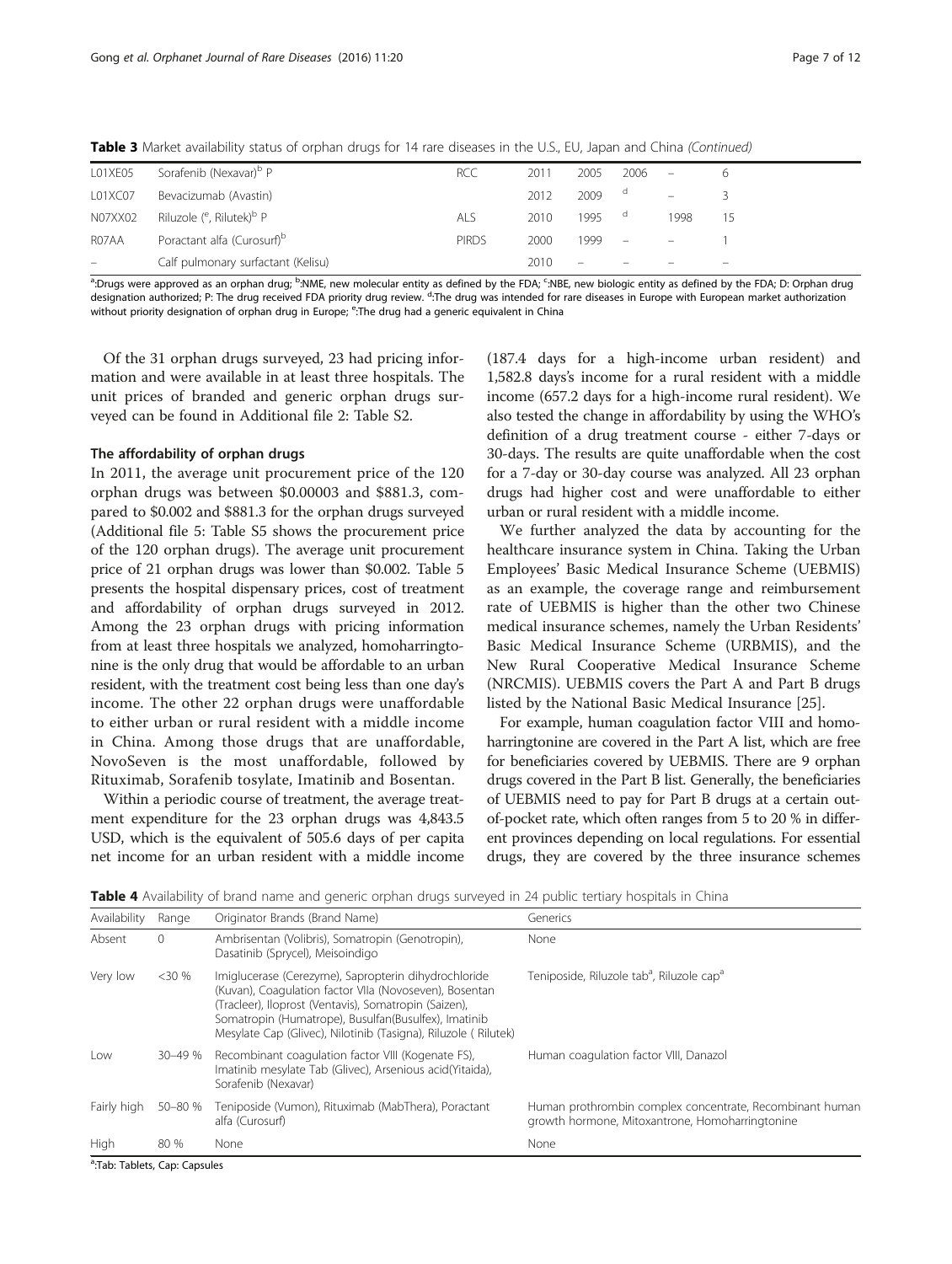## <span id="page-7-0"></span>Table 5 Affordability of orphan drugs in China

| Generic name (Brand name)                                             | Median Unit Daily<br>Price <sup>A</sup> (USD) | Dose              | Duration of Treatment Total Course<br>Course (days) | Cost (USD) | Days of per capita net income |             |                                             |        |                  |               | Coverage of Affordability |              |                     |  |
|-----------------------------------------------------------------------|-----------------------------------------------|-------------------|-----------------------------------------------------|------------|-------------------------------|-------------|---------------------------------------------|--------|------------------|---------------|---------------------------|--------------|---------------------|--|
|                                                                       |                                               |                   |                                                     |            |                               |             | Urban Resident Affordability Rural Resident |        |                  | Affordability | NBMI (Y/N)                | (if 5 % OOP) |                     |  |
|                                                                       |                                               |                   |                                                     |            | Ave <sup>3</sup>              | $High4$ Y/N |                                             | Ave    | High             | Y/N           |                           | Ave<br>(Y/N) | Urban High<br>(Y/N) |  |
| Recombinant human coagulation factor<br>VII (Kogenate FS)             | 0.85/IU                                       | 1750 IU 2         |                                                     | 2961.5     | 309.1                         | 114.6 N     |                                             | 967.8  | 401.8 N          |               | Y, Part B                 | N.           | $\mathbb N$         |  |
| Recombinant human coagulation factor<br>Vlla (NovoSeven) <sup>B</sup> | 869.02/mg                                     | 50.4 mg           |                                                     | 43798.7    | 4571.9                        | 1695.0 N    |                                             |        | 14313.3 5942.8 N |               | N.                        | N            | $\mathbb N$         |  |
| Bosentan (Tracleer)                                                   | 0.75/mq                                       | 250 mg            | 28                                                  | 5272.4     | 550.4                         | 204.0 N     |                                             | 1723.0 | 715.4 N          |               | N.                        | N            | $\mathbb N$         |  |
| Iloprost (Ventavis)                                                   | $4.38/$ uq                                    | 50ug              | 28                                                  | 6129.5     | 639.8                         | 237.2 N     |                                             | 2003.1 | 831.7 N          |               | N.                        | $\mathbb N$  | N                   |  |
| Somatropin (Saizen)                                                   | 10.89/IU                                      | 7 IU              | 28                                                  | 2134.3     | 222.8                         | 82.6 N      |                                             | 697.5  | 289.6 N          |               | N.                        | N            | N                   |  |
| Busulfan (Busulfex)                                                   | 4.66/mq                                       | 224 mg            | $\overline{4}$                                      | 4178.5     | 436.2                         | 161.7 N     |                                             | 1365.5 | 567.0 N          |               | Y, Part B                 | $\mathbb N$  | N                   |  |
| Imatinib (Glivec)                                                     | 0.32/mq                                       | 600 mg            | -28                                                 | 5384.6     | 562.1                         | 208.4 N     |                                             | 1759.7 | 730.6 N          |               | N                         | N            | N                   |  |
| Imatinib (Glivec)                                                     | 0.32/mq                                       | 600 mg            | 28                                                  | 5438.5     | 567.7                         | 210.5 N     |                                             | 1777.3 | 737.9 N          |               | N                         | $\mathbb N$  | N                   |  |
| Nilotinib (Tasigna)                                                   | 0.26/mq                                       | 800 mg            | -28                                                 | 5779.5     | 603.3                         | 223.7 N     |                                             | 1888.7 | 784.2 N          |               | N.                        | $\mathbb N$  | N                   |  |
| Teniposide (Vumon)                                                    | 0.56/mq                                       | $102 \text{ mg}$  | -5                                                  | 286.1      | 29.9                          | 11.1 N      |                                             | 93.5   | 38.8 N           |               | N.                        | $\mathbb N$  | Y                   |  |
| Arsenious acid (Yitaida)                                              | 2.32/mq                                       | $10 \text{ mg}$   | 28                                                  | 650.6      | 67.9                          | 25.2 N      |                                             | 212.6  | 88.3 N           |               | $Y$ , Part $B^*$          | $\mathbb N$  | N                   |  |
| Rituximab (MabThera)                                                  | 6.1/mq                                        | 91.1 mg 28        |                                                     | 15558.2    | 1624.0                        | 602.1 N     |                                             |        | 5084.4 2111.0 N  |               | N                         | N            | N.                  |  |
| Sorafenib tosylate (Nexavar)                                          | 0.33/mq                                       | 800 mg            | 28                                                  | 7502.6     | 783.2                         | 290.3 N     |                                             | 2451.8 | 1018.0 N         |               | N                         | N            | N.                  |  |
| Poractant alfa (Curosurf) <sup>C</sup>                                | 4.8/mq                                        | 525 mg            |                                                     | 2456.7     | 256.4                         | 95.1 N      |                                             | 802.8  | 333.3 N          |               | Y, Part B                 | $\mathbb N$  | N                   |  |
| Human coagulation factor VII                                          | $0.3/1$ U                                     | 1750 IU           | 2                                                   | 1065.7     | 111.2                         | 41.2 N      |                                             | 348.3  | 144.6 N          |               | Y, Part A                 | N            | N                   |  |
| Human prothrombin complex<br>concentrate                              | $0.15$ IU                                     | 3150 IU           | -2                                                  | 969.2      | 101.2                         | 37.5 N      |                                             | 316.7  | 131.5 N          |               | $Y$ , Part $B^*$          | $\mathbb N$  | N                   |  |
| Danazol                                                               | 0.004/mq                                      | 600 mg            | 28                                                  | 61.9       | 6.5                           | 2.4 N       |                                             | 20.2   | 8.4 N            |               | Y, Part B                 | Y            | Y                   |  |
| Recombinant human growth hormone                                      | $3.7/1$ U                                     | 7 IU              | 28                                                  | 725.6      | 75.7                          | 28.1 N      |                                             | 237.1  | 98.5 N           |               | Y, Part B                 | N            | N                   |  |
| Teniposide                                                            | $0.44/$ mg                                    | $102 \text{ mg}$  | -5                                                  | 223.1      | 23.3                          | 8.6 N       |                                             | 72.9   | 30.3 N           |               | Y, Part B                 | N            | Y                   |  |
| Mitoxantrone                                                          | 1.24/mq                                       | $10.2 \text{ mg}$ | $\overline{4}$                                      | 50.6       | 5.3                           | 2.0 N       |                                             | 16.5   | 6.9 N            |               | Y, Part B                 | Y            | Y                   |  |
| Riluzole                                                              | 0.16/mq                                       | 100 mg            | 28                                                  | 453.2      | 47.3                          | 17.5 N      |                                             | 148.1  | 61.5 N           |               | Ν                         | N            | Y                   |  |
| Riluzole                                                              | 0.11/mq                                       | 100 mg            | 28                                                  | 309.6      | 32.3                          | 12.0 N      |                                             | 101.1  | 42.0 N           |               | N                         | $\mathbb N$  | Y                   |  |
| Homoharringtonine                                                     | 0.75/mq                                       | $2.5 \text{ mg}$  | 5                                                   | 9.4        | 0.98                          | 0.4 Y       |                                             | 3.1    | 1.3 N            |               | Y, Part $A^*$             | Υ            | Y                   |  |
| Average                                                               | $\overline{\phantom{0}}$                      | $=$               | 17.2                                                | 4843.5     | 505.6                         | $187.4 -$   |                                             | 1582.8 | $657.2 -$        |               |                           |              |                     |  |

1.C/T: capsules/tablets, Inj: injection, Inh: inhalants. 2. In the calculations, we used the following average values: adult weight at 70 kg, children 15 kg, baby 1.5 kg; the body surface area at 1.7 m<sup>2</sup>. A: Use the minim specifications as the standards about the investigated drugs. Translated the price and took the median values as analysis objects; <sup>B</sup>: Recommended dose is 90ug/kg, 8times a day. <sup>C</sup>: Birth weight used was 1.5 kg. The first dose is 150 mg/kg; repeat dose is 100 mg/kg, only one day usage. 3. "Ave": a resident with per capita net income of average income households. 4. "High": a resident with per capita net income of highest income households. Y=Yes N=No. "NBMI": National Basic Medical Insurance. "Part A" or "Part B" means a drug is covered by the Part A or Part B drug list of National Basic Medical Insurance. "OOP": out-of-pocket expenses. "#": a drug is a national essential medicine of China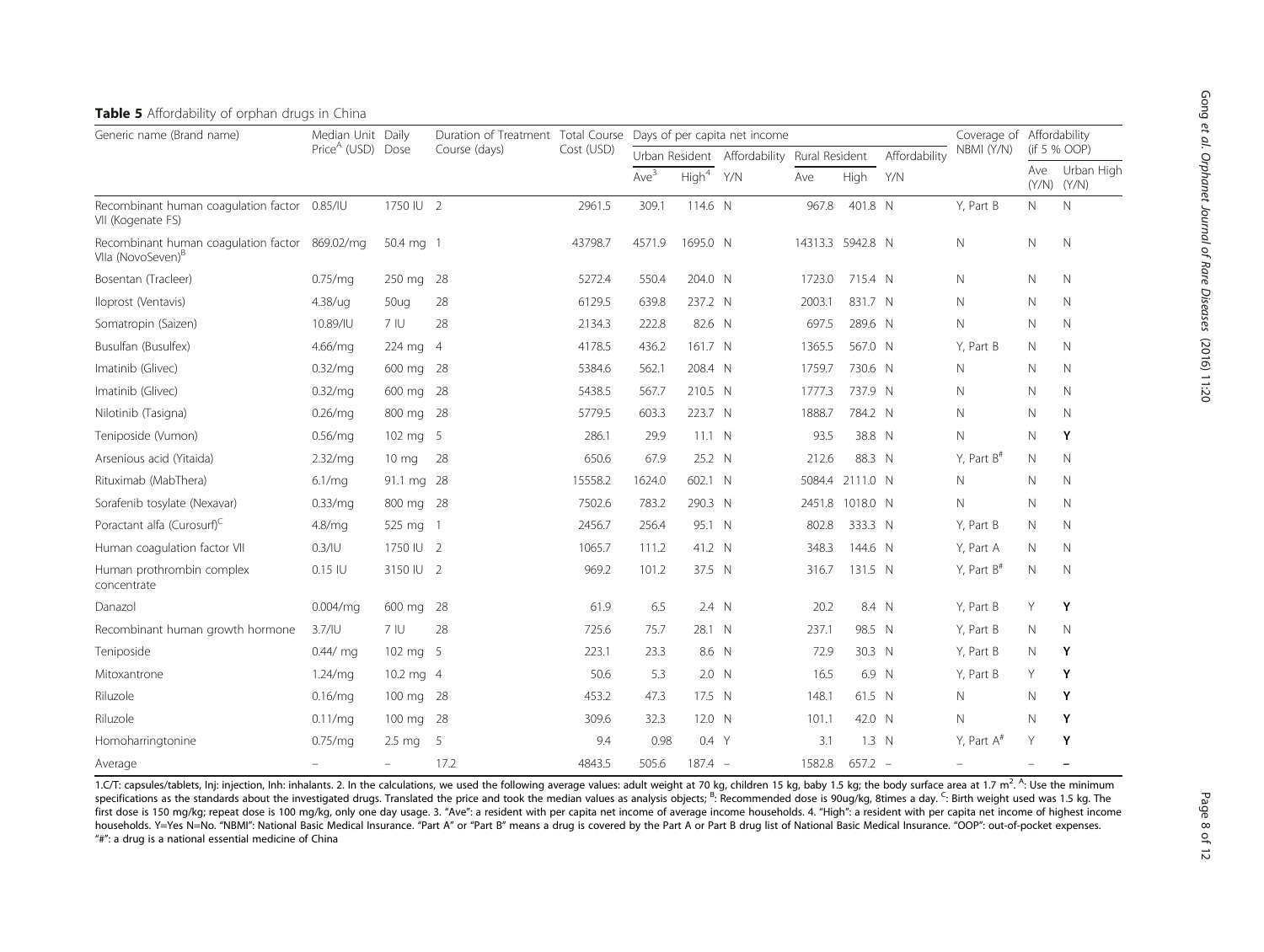with the lower out-of-pocket rate. Of 165 orphan drugs, 22 were national essential drugs of China. There were three essential drugs among 31 orphan drugs surveyed. However, at a 5 % out-of-pocket rate of drug cost, only three generic drugs are affordable to residents with middle incomes, whereas seven orphan drugs for high-income urban residents.

#### Discussion

In the present study, we have performed an international comparative analysis of orphan drug availability in the U.S., EU, Japanese and Chinese markets. Using the WHO/HAI methodology, we determined the availability, price and affordability of orphan drugs from surveyed information in 24 tertiary public hospitals in China.

There are four main findings from our research. Firstly, the market availability of orphan drugs was relatively low in China when compared to other countries. Among the 408 unique orphan drugs approved in the world, only 40.4 % of these are available in China. The majority of the orphan drugs marketed in China are used to treat cancers. The drug with the highest market availability rate in China acts on the genito-urinary system. The availability of orphan drugs marketed in China differs greatly depending on the disease being treated. Secondly, most orphan drugs authorized in other countries within the past 5 years have not been launched in China yet. Compared to the earliest launch time across the world, the average delay in market authorization of 31 orphan drugs for 14 rare diseases in China was 7.7 years. Thirdly, the median availability rate of 24 orphan drugs surveyed for 14 rare diseases in 24 top hospitals in China was low (20.8 %). The hospital availability rates of generics were higher than for branded orphan drugs. Finally, it can clearly be seen that there is a substantial economic burden for patients with rare diseases in China. The average treatment expenditure for the 23 orphan drugs equates to 187.4 days of per capita net income(\$ 25.84/day) for a high-income urban resident. Compared to essential drugs, Jiang's study found the average treatment cost of 13 original brands and 16 lowest-priced generics for 11 common diseases equated to 3.27 days' wages and 1 day's wages (\$ 4.70) in the public hospitals in Shaanxi Province in 2012 [\[12](#page-10-0)]. Both urban and rural residents with middle incomes could not afford the cost of most orphan drugs surveyed, let alone those with lower incomes. With 5 % out-ofpocket expenses, only seven drugs could be afforded by high-income urban residents.

Therefore, the reasons for low market availability, low public hospital availability and low affordability of orphan drugs in China deserve further discussion. Lack of R&D and supply incentive policies for orphan drugs are possible reasons that lead to low market availability.

Under a market-oriented economy, due to a small market share of orphan drugs, most pharmaceutical manufacturers are not willing to invest in R&D and the production of orphan drugs without an incentive policy. In addition, since most rare diseases are caused by DNA mutations or are recessive genetic diseases [[26\]](#page--1-0), their diagnosis, treatment and drug R&D often depend on more funding and more advanced scientific instrumentation, which means a greater risk of investment and manufacturing. Currently, there is no incentive policy for R&D, production or the importation of orphan drugs in China. Our findings reveal a positive association between the number of marketed orphan drugs and the number of incentive policies in the U.S., EU and Japan.

There are further obstacles that contribute to the low availability rate of orphan drugs at the hospital level in China. Firstly, there is a lack of knowledge on rare diseases and training for medical doctors, e.g. diagnostic methods and clinical guidelines. Rare diseases are often under-diagnosed or misdiagnosed, especially in Chinese rural areas with less well-qualified medical professionals [[27\]](#page--1-0). Under the current three-tier structure system of hospitals, primary care hospitals are still not performing optimal gatekeeping and referral roles [\[28\]](#page--1-0). Patients with rare diseases are more likely to miss out on effective and timely treatment with orphan drugs in the higher-level hospitals. Secondly, there are no public national or provincial networks for rare diseases or orphan drugs for the sharing of useful information in regards to these diseases, e.g. treatment information or supply information. Thirdly, in China, there are no specific procurement policies available for orphan drugs, no specifications for orphan drug use and no fixed suppliers of orphan drugs, e.g. wholesalers and manufacturers, as well as no uniform price control mechanisms. Fourthly, in hospital pharmacies, specific management organization and measures for orphan drugs are not currently established. Lastly, due to the special market attributes of orphan drugs, e.g. low market volume, low profit, low turnover rate, high price and high transaction cost (high search cost), hospitals tend to have limited interest in purchasing orphan drugs [[29](#page--1-0)].

The low affordability of orphan drugs may be closely associated with many factors, e.g., high drug price, tendency to use brand name drugs at hospitals, lack of insurance coverage, low reimbursement rates, and low income level for Chinese residents. These specific reasons could also be used to explain the different distributions of rare diseases and the availability of orphan drugs in different regional hospitals.

Our research emphasizes the need for future policy efforts to improve orphan drug availability, insurance coverage and to decrease drug prices in China. Further research is needed to clearly define rare diseases and orphan drugs using genetic testing and essential diagnostics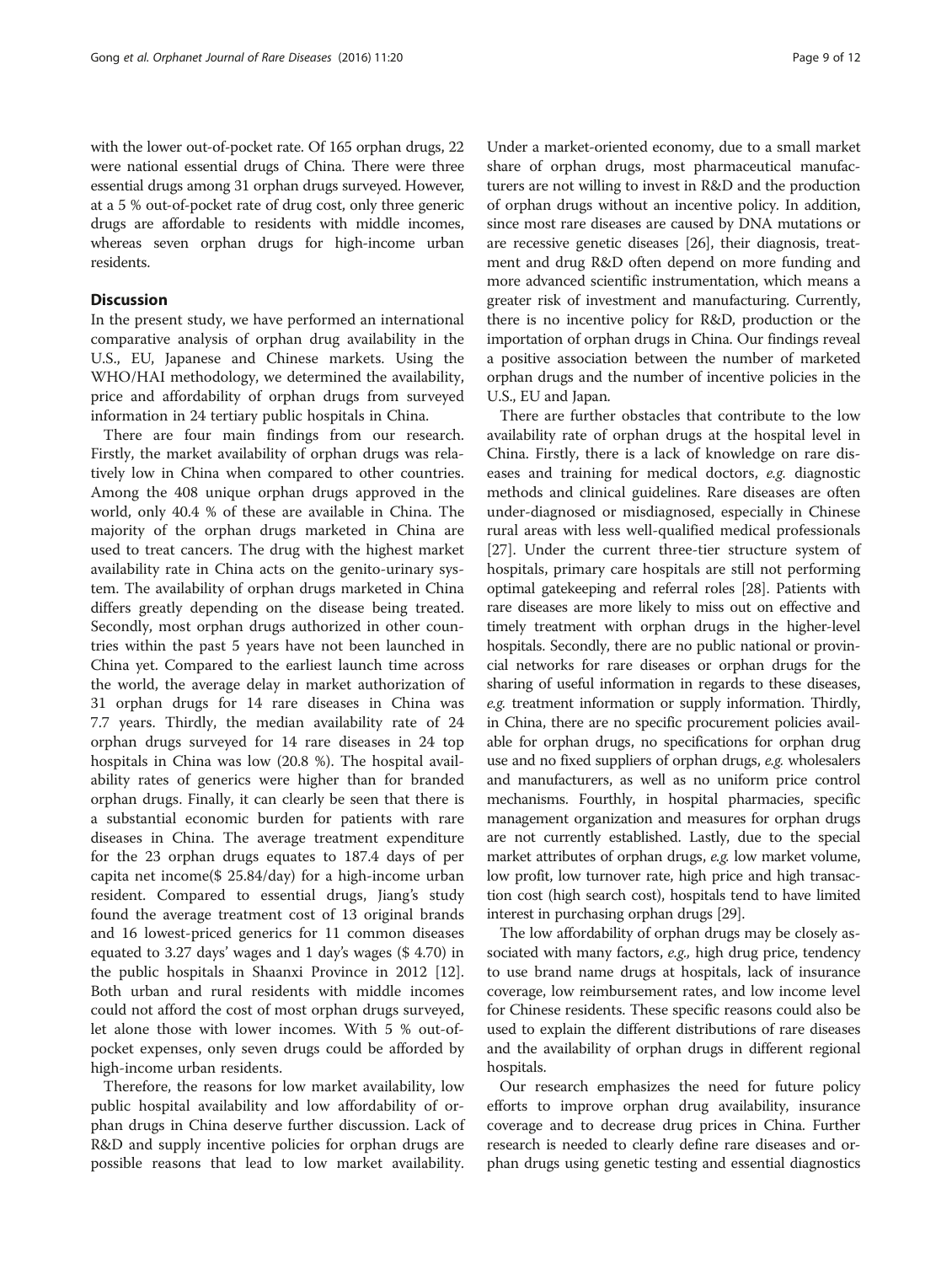to achieve accurate diagnosis of rare diseases [[14](#page-10-0), [30\]](#page--1-0), to formulate a list of available orphan drugs and to develop incentive policies for orphan drugs. Future studies may focus on the feasibility and applicability of incentive policies for orphan drugs in China, based on the experience obtained in the regulation of orphan drugs in the US, EU, Australia, Japan and Singapore. Incentive policies should be directed towards those orphan drugs with low market or hospital availability, try to improve the efficiency of production and supply of orphan drugs and disseminate more information about orphan drugs and rare diseases to patients and doctors. More specific incentive systems are also needed to establish targeted subsidies for the production and supply of orphan drugs, which may include filing and reporting systems for orphan drug companies. Furthermore, import tariff exemption systems for orphan drugs and free public platforms for sharing orphan drug information from R&D to drug use for all the stakeholders also require development.

Given the low affordability of orphan drugs in China, more research is required to formulate policies to control the price of orphan drugs, to increase insurance coverage for rare diseases and to increase social relief funding. Previous studies have suggested several ways to lower orphan drug prices and costs. Barak et al. suggested lower market costs and enhancement of the close relationship among patients, medical personnel, key opinion leaders and advocacy groups may improve market access for orphan drugs [[31](#page--1-0)]. Michel et al. found a greater number of available alternatives and increased competition from manufacturers may also decrease the prices of orphan drugs [\[32\]](#page--1-0).

European countries have developed methods to control the prices of orphan drugs. Based on the results of an availability survey for orphan drugs in the EU and recommendations on the EU Pharmaceutical Forum of 2008, Eurordis suggested that an expert working group should be established to assess the relative effectiveness of each orphan drug, according to the added therapeutic value and negotiate an EU ex-factory reference price with manufacturers [[33](#page--1-0), [34\]](#page--1-0). The French Economic Committee signed an agreement with the pharmaceutical industry to restrict the annual cost of orphan drugs to €50,000 per patient. In Spain, a maximum price at which hospitals can buy orphan drugs is maintained at the national level [\[32\]](#page--1-0).

As for the evaluation of pricing and reimbursement for new orphan drugs, Hughes-Wilson et al. proposed a new assessment system based on several criteria that can be used to evaluate newly developed orphan drugs at the time of pricing or reimbursement. These criteria include disease rarity, severity, the availability of other alternatives, the effectiveness of the new treatment, the cost of research undertaken by the developer, as well as other factors, such as manufacturing complexity and follow-up measures required [\[35](#page--1-0)].

Orphan drugs are often cost-ineffective at the priced levels compared to common drugs [[36\]](#page--1-0). Some studies have suggested that cost-effectiveness analyses used to assess the reimbursement of orphan drugs also need to take into account health equity, societal values, therapeutic necessity, and the use of hierarchical methods in allocation of health resources [\[31](#page--1-0), [37\]](#page--1-0).

Several cost risk-sharing programs for rare diseases have been launched in European countries and the U.S., including patient access schemes, ring-fenced budgets and patient assistance programs [[31\]](#page--1-0). Novel patient assistance and foundation programs are supported by patient organizations and drug manufacturers, such as NORD's Hodgkin's Lymphoma Co-Payment Assistance Program, and the Celgene Patient Support Program (Revlimid), among others [[38](#page--1-0)]. Since 1987, NORD has administered over 380 patient assistance programs and given out \$56 million worth of drugs for free, as well as offering co-payment assistance [[39\]](#page--1-0).

At present, in China, eight assistance programs for donated drugs have been developed by the China Charity Federation and drug manufacturers, and includes drugs such as Glivec ®, Tasigna ®, Nexavar ®, Tracleer ®, Cerezyme ®, Exjade ®, Iressa ® and Tarceva ®. In 2012, the Chinese government launched a new insurance scheme for all residents that deals with serious illnesses. This pilot scheme benefits patients with 20 serious and life-threatening diseases including childhood leukemia, breast cancer, cervical cancer, esophageal cancer, colon and colorectal cancer, CML, and HEM, among others. In 2013, imatinib mesylate and dasatinib obtained marketing authorization as generic drugs from the CFDA, using a special review and approval procedure [[40](#page--1-0)]. On February 22, 2013, the CFDA also released a new notice on establishing an accelerated approval process for new drugs and a priority review of generic drugs for rare diseases. As described above, the Chinese government is paying more attention to the issue of orphan drugs. Therefore, it is necessary that future policies can assure a negotiated price for orphan drug with the pharmaceutical companies, encourage marketing approvals of generics with lower prices and establish a joint funding model that includes government funding for specific medical insurance and social or private capital for patient assistance programs, so as to lower the drug price and enhance the affordability of orphan drugs.

#### Limitations

The availability of orphan drugs was measured at specific health facilities on the day of data collection. This measure of availability may not accurately capture the availability of medicines in the hospitals. The hospitals surveyed may normally have a product in stock or have a purchase contract with a drug company. However, they may have run out of the drug on the day of the survey.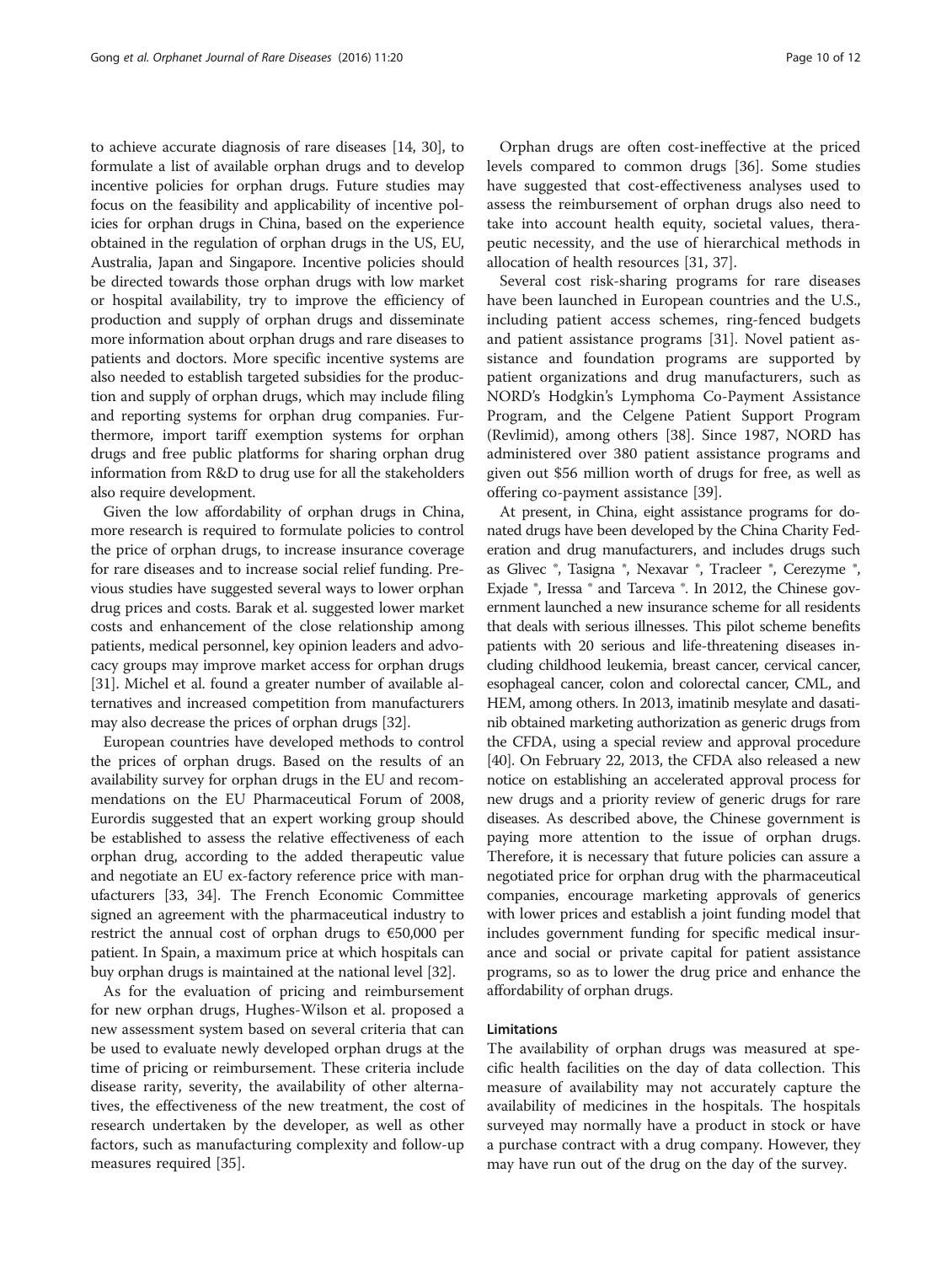<span id="page-10-0"></span>We measured affordability based on the average and high income level of residents, which may not reflect affordability for residents with lower incomes. Moreover, our measure of affordability does not take into account other diagnostic or treatment costs. The true cost of health care for patients with rare diseases may have been underestimated.

In this study, 31 orphan drugs were evaluated with \$0.002 to \$881.3 unit procurement price. However, some common and cheap drugs with indications for rare diseases that had a unit procurement price below \$0.002, were not analyzed for their availability and affordability. Therefore, the whole availability and affordability of orphan drugs may be underestimated to some degree in China.

#### **Conclusions**

The article reveals that both the availability and affordability of orphan drugs in China are low. However, a good medication should be both available and affordable. In the absence of either factor, the drug is of little use to patients. In this context, the Chinese government can take further responsibility for improving the availability and affordability of orphan drugs through setting up incentive policies and public platforms for the sharing of orphan drug information. Control of the price of orphan drugs and a joint funding model from both government and private enterprise can efficiently reduce the economic burden of affected patients in China.

#### Availability of supporting data

The data set supporting the results of this article are included within the article and its additional files.

# Additional files

[Additional file 1: Table S1.](dx.doi.org/10.1186/s13023-016-0392-4) List of 31 orphan drugs surveyed in 24 public tertiary hospitals in China. (DOC 46 kb)

[Additional file 2: Table S2.](dx.doi.org/10.1186/s13023-016-0392-4) The questionnaire on the availability and prices of orphan drugs for several serious rare diseases in hospitals. (DOC 248 kb)

[Additional file 3: Table S3.](dx.doi.org/10.1186/s13023-016-0392-4) The unit prices of brand name and generic orphan drugs surveyed in 24 public tertiary hospitals in China. (DOC 53 kb)

[Additional file 4: Table S4.](dx.doi.org/10.1186/s13023-016-0392-4) The daily dose and course of treatment for the surveyed orphan drugs. (DOC 52 kb)

[Additional file 5: Table S5.](dx.doi.org/10.1186/s13023-016-0392-4) List and general situation of 165 unique orphan drugs marketed in China. (DOC 316 kb)

[Additional file 6: Table S6.](dx.doi.org/10.1186/s13023-016-0392-4) Unauthorized list of 35 orphan drugs for 14 rare diseases in the China market. (DOC 59 kb)

#### Abbreviations

ALL: Acute Lymphoblastic Leukemia; ALS: Amyotrophic Lateral Sclerosis; AML: Acute Myeloid or Myelogenous Leukemia; APL: Acute Promyelocytic Leukemia; CML: Chronic Myeloid or Myelogenous Leukemia; GD: Gaucher's Disease; GHD: Growth Hormone Deficiency; HAE: Hereditary Angioedema; HEM: Hemophilia; NBE: New Biologic Entity; NHL: Non-Hodgkin's Lymphoma; NME: New Molecular Entity; PAH: Pulmonary Arterial Hypertension; PIRDS: Respiratory Distress Syndrome in Premature Infants; PKU: Phenylketonuria; RCC: Renal Cell Carcinoma.

#### Competing interests

The authors declare that they have no competing interests.

#### Authors' contributions

SG conceived and designed the study, conducted the data analysis and interpretation and wrote the manuscript. YW conducted the survey, data analysis and interpretation, and wrote the manuscript. XP, LZ and SJ contributed to the study design and helped to analyze data and revise the first draft. RH, XC, JH and YX assisted to conduct data analysis. All authors read and approved the final manuscript.

#### Acknowledgments

This work was supported by the grants from the National Natural Science Foundation of China (No:70903025, No:71373089) and the Fundamental Research Funds for the Central Universities of China (No:2012QN005). We are grateful for the cooperation and participation of the managers and pharmacists at the 24 hospitals where data collection occurred.

#### Author details

<sup>1</sup> Department of Pharmacy Business and Administration, School of Pharmacy Tongji Medical College of Huazhong University of Science and Technology, Wuhan 430030, Hubei, China. <sup>2</sup>Department of Pharmaceutical Systems and Policy, School of Pharmacy, West Virginia University, Morgantown, WV, USA. <sup>3</sup>School of Health and Medicine Management, Tongji Medical College of Huazhong University of Science and Technology, Wuhan, Hubei, China. 4 Department of Endocrinology, Institute of Geriatric medicine, Liyuan Hospital, Tongji Medical College of Huazhong University of Science and Technology, Wuhan, Hubei, China.

#### Received: 9 October 2015 Accepted: 19 January 2016 Published online: 27 February 2016

#### References

- 1. Franco P. Orphan drugs: the regulatory environment. Drug Discov Today. 2013;18(3–4):163–72.
- 2. Dunoyer M. Accelerating access to treatments for rare diseases. Nat Rev Drug Discov. 2011;10(7):475–6.
- 3. Schieppati A, Henter JI, Daina E, Aperia A. Why rare diseases are an important medical and social issue. Lancet. 2008;371(9629):2039–41.
- 4. Wang JB, Guo JJ, Yang L, Zhang YD, Sun ZQ, Zhang YJ. Rare diseases and legislation in China. Lancet. 2010;375(9716):708–9.
- 5. Joppi R, Bertele' V, Garattini S. Orphan drugs, orphan diseases. The first decade of orphan drug legislation in the EU. Eur J Clin Pharmacol. 2013;69(4):1009–24.
- 6. Cote T, Kelkar A, Xu K, Braun MM, Phillips MI. Orphan products: an emerging trend in drug approvals. Nat Rev Drug Discov. 2010;9(1):84.
- 7. GoodRx. Prices, Coupons and information. 2013. Accessed 13 November 2013
- 8. Gong S, Jin S. Current progress in the management of rare diseases and orphan drugs in China. Intractable Rare Dis Res. 2012;1(2):45–52.
- 9. World Health Organization and Health Action International. Measuring medicine prices, availability, affordability and price components 2nd Edition. 2008. [http://www.who.int/medicines/areas/access/medicines\\_prices08/en/.](http://www.who.int/medicines/areas/access/medicines_prices08/en/) Accessed 29 May 2012.
- 10. Cameron A, Ewen M, Ross-Degnan D, Ball D, Laing R. Medicine prices, availability, and affordability in 36 developing and middle-income countries: a secondary analysis. Lancet. 2009;373(9659):240–9.
- 11. Yang H, Dib HH, Zhu M, Qi G, Zhang X. Prices, availability and affordability of essential medicines in rural areas of Hubei Province, China. Health Policy Plan. 2010;25(3):219–29.
- 12. Jiang M, Zhou Z, Wu L, et al. Medicine prices, availability, and affordability in the Shaanxi Province in China: implications for the future. Int J Clin Pharm. 2015;37(1):12–7.
- 13. World Health Organization. Description of essential medicines. 2015. [http://apps.](http://apps.who.int/medicinedocs/en/d/Js4875e/5.2.html) [who.int/medicinedocs/en/d/Js4875e/5.2.html.](http://apps.who.int/medicinedocs/en/d/Js4875e/5.2.html) Accessed 17 December 2015.
- 14. Dove ES, Barlas IO, Birch K, et al. An Appeal to the Global Health Community for a Tripartite Innovation: An "Essential Diagnostics List," "Health in All Policies," and "See-Through 21(st) Century Science and Ethics". Omics. 2015;19(8):435–42.